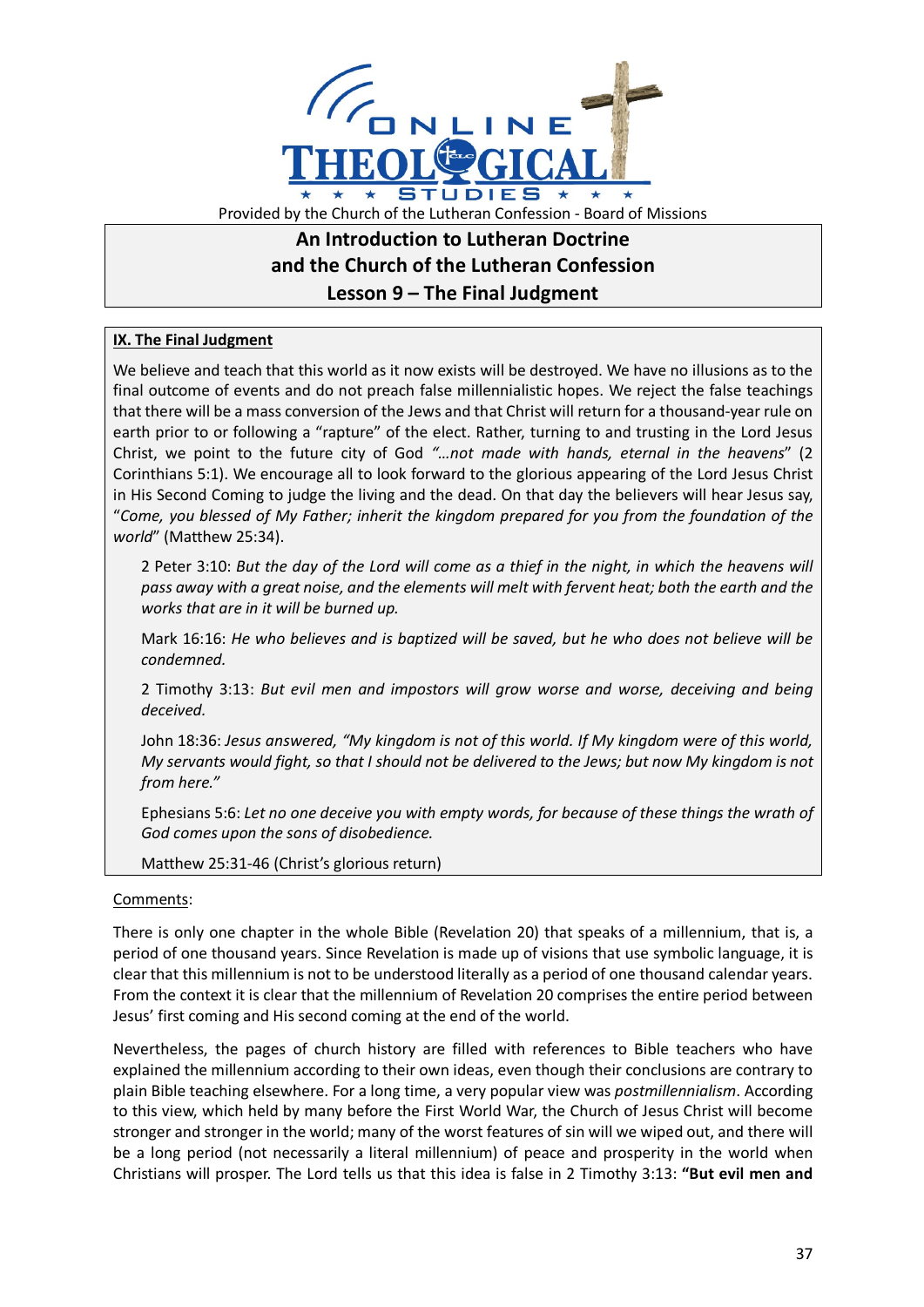**impostors will grow worse and worse, deceiving and being deceived."** As long as we are in this world, believers in Christ should expect to be treated no better than Jesus Himself. Jesus was hated and persecuted. That is what we can expect from the world as well. World events since 1914 have made postmillennialism very much less popular today.

Currently the prevailing view is called *premillennialism*. According to this view we can expect Christians to suffer in this world and for things to get worse and worse, until the so-called "rapture" occurs. At this "rapture" dead believers will rise from the dead, and living believers will be snatched up with into the sky, or "raptured", secretly while the rest of the world continues on unaware. Seven years later Jesus will return with all His believers and set up an earthly kingdom at Jerusalem (the millennial rule). Christians will rule the world with Jesus. Some believe that the Temple at Jerusalem will be rebuilt at this time, and the Old Testament sacrificial system will be reinstituted. Then after this millennium the final judgment will come. Jesus shows us this view is false when HE said to Pontius Pilate at His trial: **"My kingdom is not of this world. If My kingdom were of this world, My servants would fight, so that I should not be delivered to the Jews; but now My kingdom is not from here"** (John 18:36).

Many believe that all the Jews, or at least most of the Jews, will be converted to Christianity before the end comes. This seems to be based on a misinterpretation of Romans 11:26: **"And so all Israel will be saved."** But according to the context **"Israel"** does not refer to the nation of Israel or the Jewish people, but to the **"Israel of God"** (Galatians 6:16), that is, to all the Christians, both Jewish and Gentile.

When we understand the visions of Revelation and Daniel in the light of clear Scripture elsewhere, it becomes clear that Jesus' second coming will take place at an unknown future time, and that when He comes again, a general resurrection of all the dead will take place – both believers and unbelievers – and all mankind, from all nations and from all time periods, will appear before Jesus, whom God appointed as Judge. At this one and only resurrection Jesus will make a permanent separation, as He taught in Matthew 25. There are only two possible final eternal destinies: what Jesus calls **"eternal life"** and **"everlasting fire"** or **"everlasting punishment"** (Matthew 25:41, 45).

In the period between His resurrection and His ascension Jesus told His disciples: **"Go into all the world and preach the gospel to every creature. He who believes and is baptized will be saved; but he who does not believe will be condemned"** (Mark 16: 15-16). Our final destiny will be determined by our response to the Gospel or Good News of Jesus Christ. This same teaching is repeated in many passages of Scripture, for it is of greatest importance for sinners to know the only way of salvation. **"God has given us eternal life, and this life is in His Son. He who has the Son has life; he who does not have the Son of God does not have life"** (1 John 5: 11-12). On the Last Day it will also be revealed that Jesus' sheep (believers) will have produced fruits of faith in their lives (Matthew 25).

In our day there are many who believe that in the end everyone, or almost everyone, will go to heaven. In fact, there are many who deny the existence of hell. But Jesus' words in Matthew 25 are clear. There will be a separation. We should not allow ourselves to be deceived. The apostle Paul wrote: **"Let no one deceive you with empty words, for because of these things the wrath of God comes upon the sons of disobedience"** (Ephesians 5:6).

There will be only one physical resurrection from the dead. Jesus said: **"The hour is coming in which all who are in the graves will hear His voice and come forth – those who have done good, to the resurrection of life, and those who have done evil, to the resurrection of condemnation"** (John 5:28- 29). This resurrection will take place on the Last Day, as Jesus said: **"This is the will of Him who sent Me, that everyone who sees the Son and believes in Him may have everlasting life; and I will raise him up at the last day"** (John 6:40). Jesus is clear here that believers will only be raised on the last day, not at some secret resurrection before the last day, as those who teach a "rapture" wrongly believe.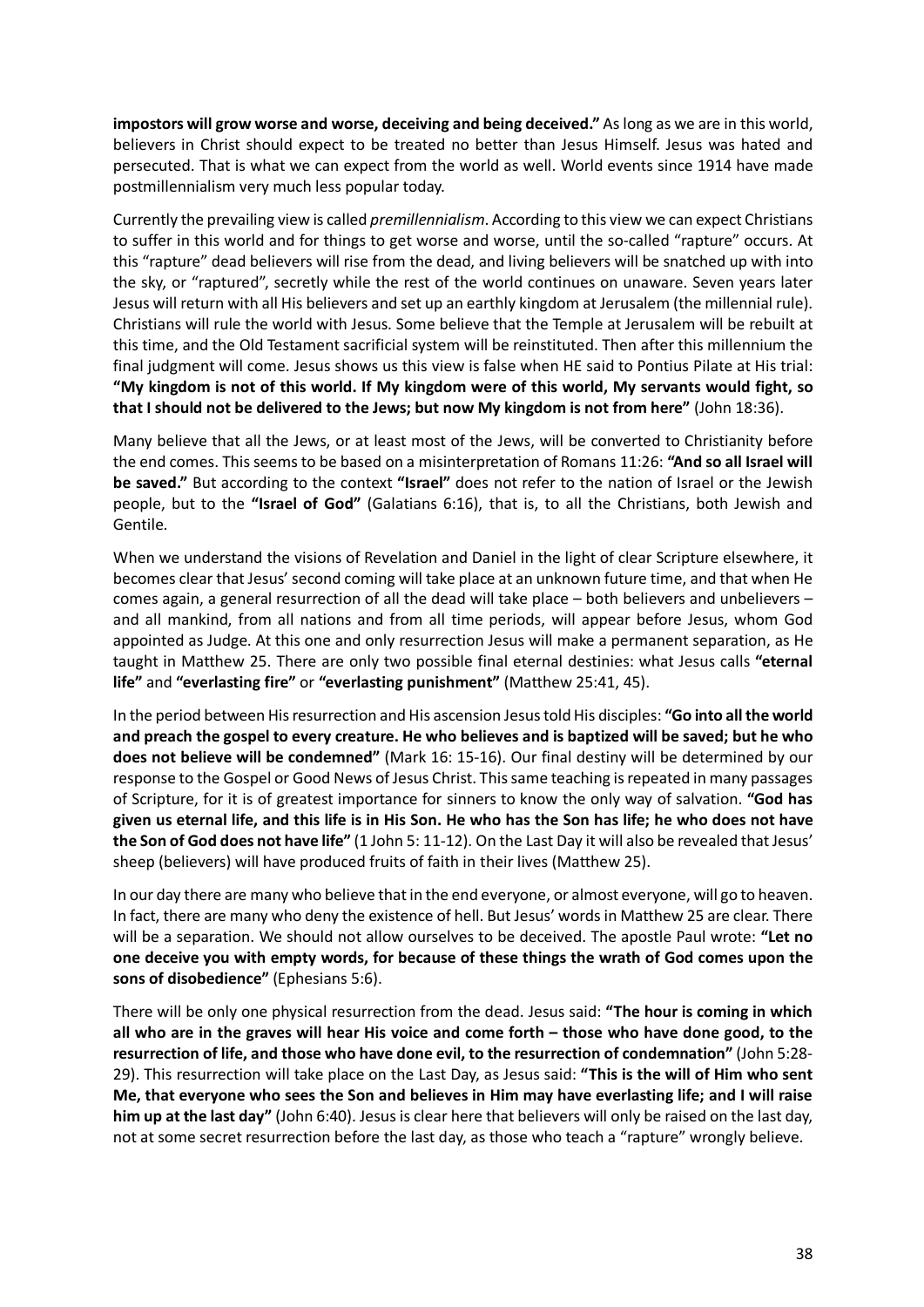The bodies of believers in Jesus will be instantly changed on that Last Day to make them fit for eternal life, as apostle Paul wrote: **"We shall not all sleep** (die)**, but we shall all be changed – in a moment, in the twinkling of an eye, at the last trumpet. For the trumpet will sound, and the dead will be raised incorruptible, and we shall be changed"** (1 Corinthians 15: 51-52).

Another false teaching that is very popular among many today is the idea of reincarnation: the idea that when a person dies, his spirit will enter into another body and he will live again as someone else – perhaps even as an animal. According to this idea a person could have many incarnations and live many different lives. But God's Word rules out such a teaching: **"It is appointed for men to die once, but after this the judgment"** (Hebrews 9:27).

When we die, or when the Last Day comes, there will be no more opportunities for us to repent of our sins and hear the blessed Gospel of Jesus' death and resurrection that has won eternal life for all. Now is our time of grace – our time to repent and believe the Gospel and live the Christian life. **"Behold, now is the accepted time; behold, now is the day of salvation"** (2 Corinthians 6:2).

No one on earth can know when that last day will come and all of these things will happen: Jesus' return, the resurrection of the dead, the end of the world, and the final judgment. Jesus said: **"Heaven and earth will pass away… But of that day and hour no one knows, not even the angels of heaven, but My Father only"** (Matthew 24:35-36). When that day comes, everyone will become aware of it at once. The end will be unmistakable: **"But the day of the Lord will come as a thief in the night, in which the heavens will pass away with a great noise, and the elements will melt with fervent heat; both the earth and the works that are in it will be burned up"** (2 Peter 3:10).

In view of what our Lord has revealed about the future, we ought to stay alert and watchful, for the Last Day may come at any time. By faith in Jesus Christ we have the forgiveness of sins and the sure hope of eternal life with our Lord in heaven. When we face severe crises in our lives on earth, we should look forward to the hope of heaven, and we should say with Paul: **"I consider that the sufferings of this present time are not worthy to be compared with the glory which shall be revealed in us"** (Romans 8:18). The closing chapters of the Bible (Revelation 21-22) direct our eyes to the promised **"new heaven and new earth,"** where **"there shall be no more death, nor sorrow, nor crying"** (Revelation 21:1, 4). **"Amen. Even so, come, Lord Jesus!"** (Revelation 22:20).

#### **Questions**

- 1. What is meant by the millennium?
- 2. What are some faulty views of this millennium?
- 3. Why can we be sure that this world will not greatly improve before the end?
- 4. Why can we be sure that Jesus will not reign as an earthly king?
- 5. What can we say to those who believe that all the Jews will turn to Christ?
- 6. Why can we be sure that there will be only one resurrection of all the dead?
- 7. List some of the events that will take place on the Last Day.
- 8. What are the only two final destinies for human beings?
- 9. What is the one and only way of salvation?
- 10. What will happen to those who reject Jesus and His Gospel?
- 11. What will happen to the believers on the Last Day?
- 12. Why is it foolish to try to predict when Jesus will come again?
- 13. Why can we look forward to the second coming of our Lord Jesus?